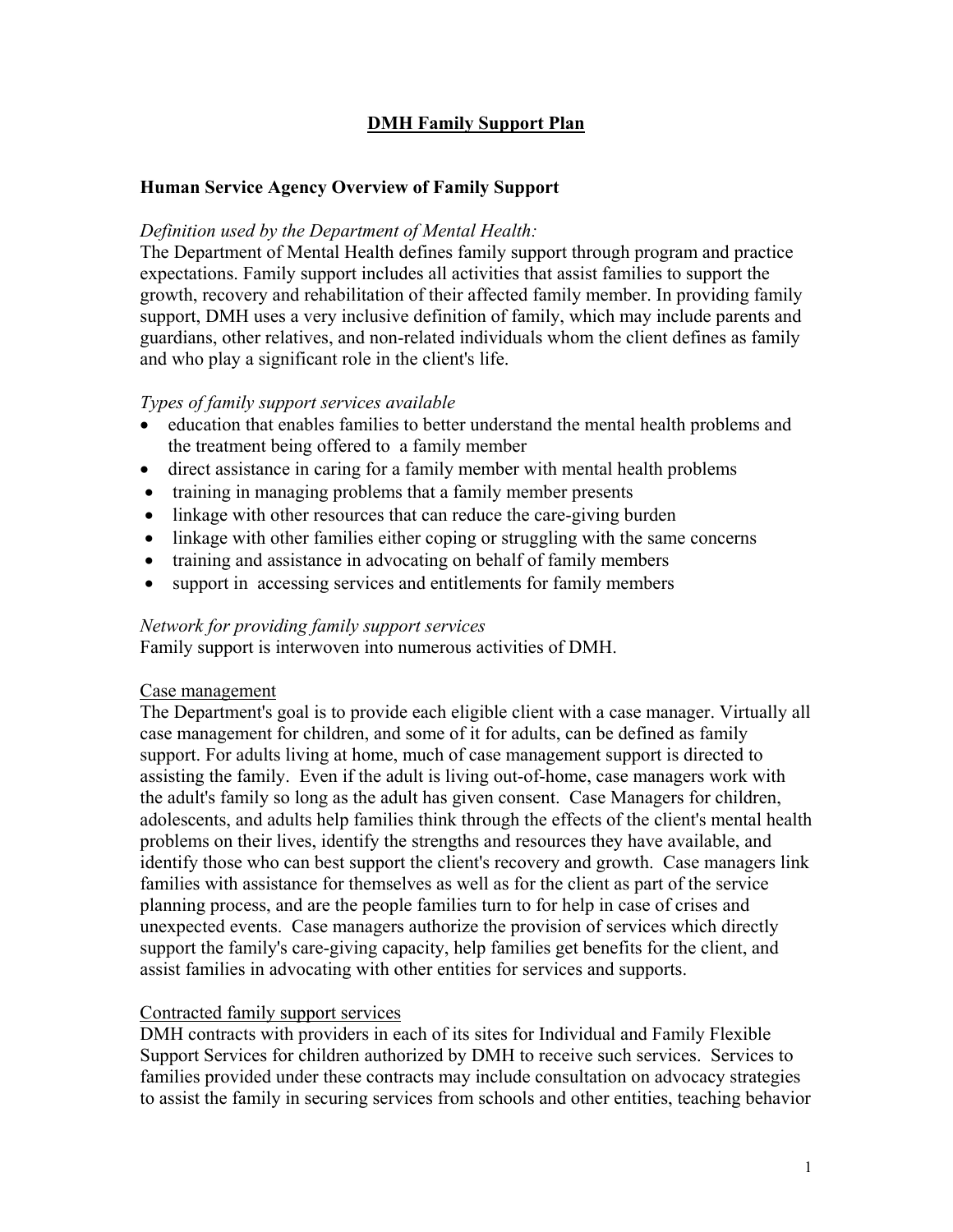management skills, and access to respite care, parent aide services, homemaker, and chore services. The contracts include money for purchasing individualized services to address unique challenges that families face.

DMH funds parent partners as part of the joint DSS-DMH Collaborative Assessment Program (CAP). Families going through CAP, an assessment and crisis stabilization process for children at risk of out-of-home placement, are offered parent partners. These are parents who have raised children with mental health problems and can assist CAP parents in figuring out their needs and how to get them met.

Parent support is also available to all parents of children and adolescents with behavioral, emotional or mental health problems, whether or not their child is a DMH client. DMH funds at least one parent coordinator position in each of its six Areas. Parent coordinators facilitate parent support groups that offer emotional support, provide education about mental health problems and state of the art treatment, teach advocacy strategies, and serve as a self-help venue for parents.

DMH funded adult services also provide support to the families of adult clients, provided the adult client has given consent. Family support is provided for both clients living at home and those who are not. Services that involve families and spouses of mentally ill adults include: the Program of Assertive Community Treatment (PACT) which makes intensive supports for the adult and his family available 24 hours a day; Community Rehabilitative Support activities; and supported housing services, particularly in cases where a client resides at his family home and receives residential and rehabilitative support there. In these programs staff not only provide direct service to the client, but provide coordination, referral, and support services to household members and help them achieve a realistic understanding of the nature of mental illness, its treatment and its prognosis.

DMH provides funding to the Massachusetts Chapter of the National Alliance for the Mentally Ill (NAMI-Mass) and the Parent Professional Advocacy League (PAL) for educational programs for families. NAMI offers *Family-to-Family*, a free, 12 week psycho-educational course designed for family members of older adolescents and adults This course helps families learn essential skills and information relevant to caring for a family member with major mental illness. Trained family member volunteers teach the courses. NAMI and PAL jointly offer *Visions for Tomorrow*, a similarly structured 8-10 week course to help parents and other primary caregivers of children and adolescents. These programs are open to all families in the community who care for people with mental health problems, and are offered in both Spanish and English.

## *Process used to get input on the plan from families of individuals who receive DMHfunded services*

• DMH Area and Site boards regularly participate in needs assessments and program planning. A draft of the family support plan was distributed to the citizen advisory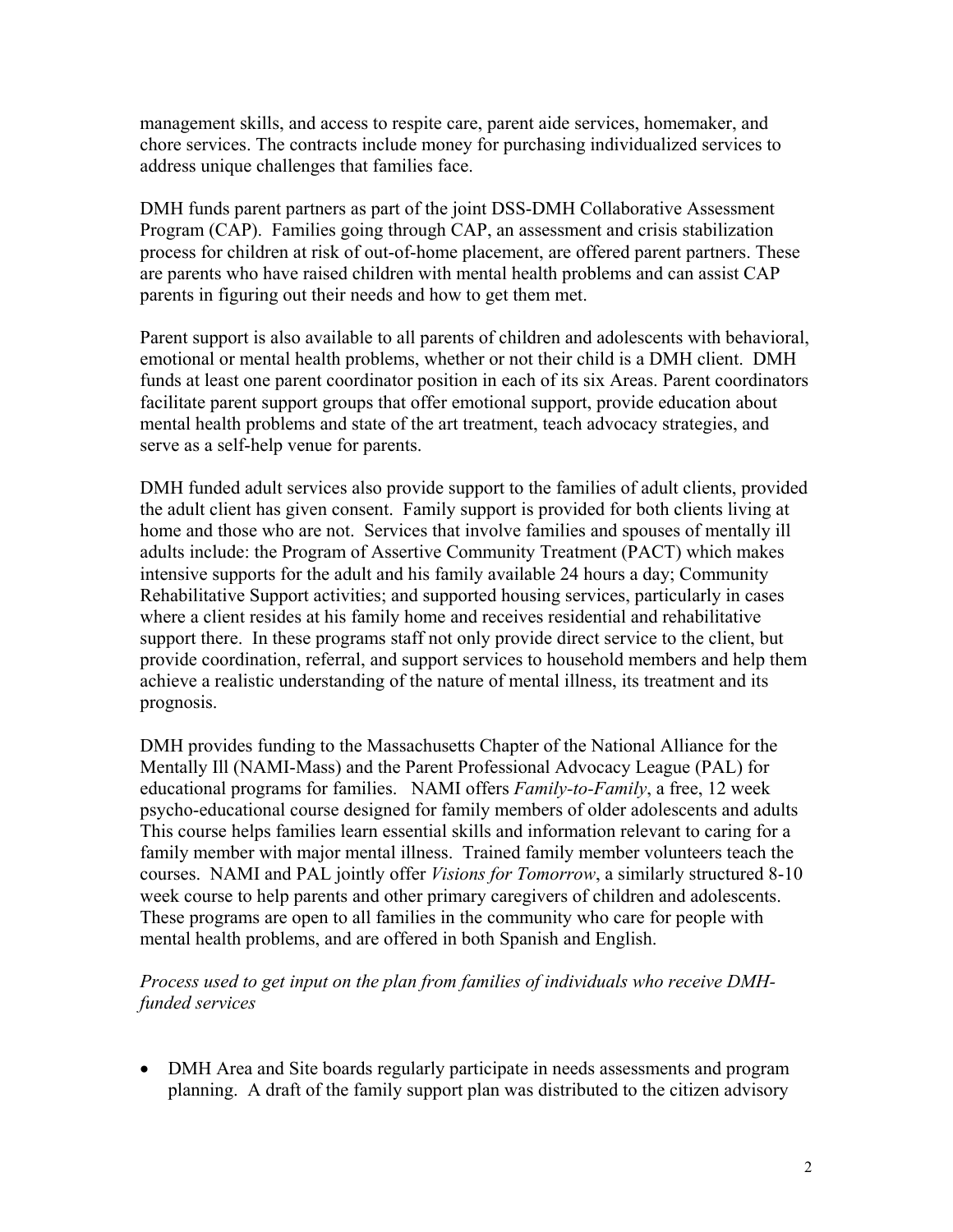boards in the six Areas and 29 Sites. In those Areas and Sites in which there are separate child/adolescent committees, DMH solicited feedback from families of children and adolescents.

- DMH discussed the plan and distributed the draft to the Commissioner's Statewide Advisory Council.
- DMH distributed a draft to the Board of Directors of the Parent Professional Advocacy League (PAL), an organization whose board membership includes parents and guardians of children under 18 and parents of young adults.
- The draft plan was distributed to DMH-funded parent coordinators and presented to parents in family support groups.
- The draft plan was reviewed by the Massachusetts Chapter of National Alliance of the Mentally Ill.
- DMH discussed the draft plan with the executive of Adoptive Families Together, an organization providing support groups for adoptive parents, including those who have children with mental health needs or behavioral problems.
- The draft plan was reviewed by the Massachusetts Association for Mental Health, a citizen advocacy organization.
- The committee addressing supports for parents with mental illness who are raising children discussed and reviewed the draft plan.
- The draft plan was review by members of the Professional Advisory Committee on Children's Mental Health.

The initiatives discussed below to address inadequacies in family supports are a response to the input given by families through the ongoing DMH processes of constituent involvement in program development. Parents and family members have been involved in both the design and implementation phase of these initiatives. Specific levels of involvement are identified below as part of the discussion of the activity.

# **The Plan**

# **I. Family Empowerment**

# **Current Initiatives**

Family members are represented on the Commissioner's Statewide Advisory Council. Parents of both adult and child mental health consumers are also key members of the State Mental Health Planning Council. The Council must review and approve the annual State Mental Health Plan and the Implementation Report that Massachusetts must submit in order to receive federal funds through the community mental health services block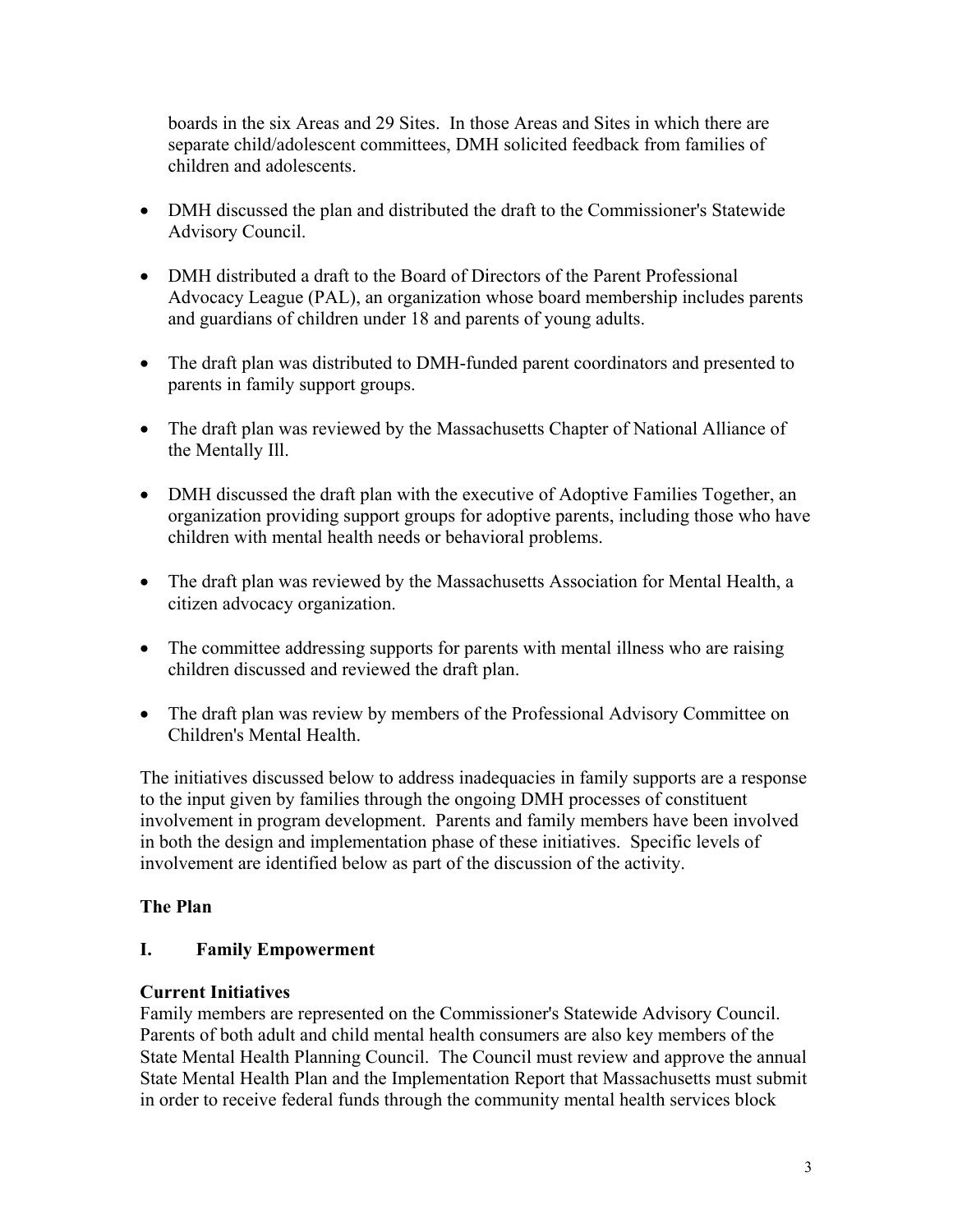grant. Parents are also represented on the statewide Professional Advisory Committee on Children's Mental Health, an informal group that has been in existence for 25 years and that advocates at the state level on issues related to the mental health of children and adolescents.

The Area and Site-based structure of DMH also promotes Family Empowerment. Family members are represented on Site and Area Boards that advise on local program development, and regulations, statutes and policies. Family members participate in the service procurement process through participating on proposal review committees that provide recommendations to the Department about contract awards.

DMH partially funds the statewide organization of PAL, which is responsible for making sure that the voices of parents and family members of children with mental health problems are represented in all policy and program development forums both within DMH and in other agency and interagency forums. PAL provides training to the network of 43 parent coordinators and parent partners to enhance their advocacy skills. PAL maintains regular communication with each of the local support groups and, through them, solicits input on proposed changes to state and federal laws and regulations and program designs that affect children with mental health problems. PAL provides feedback to DMH staff about problems that parents are experiencing in regard to service access and quality based on information from support groups, problems presented to the Parent Resource Network Hotline, and studies that it conducts. In the past year, PAL has also provided training for new state hires and provider staff in understanding the parent perspective. A DMH staff member serves as an ex-officio member of the PAL board and attends the monthly meetings of the parent network to hear concerns directly and solicit parental feedback.

DMH also works with Adoptive Families Together (AFT), a network of adoptive families. AFT provides support groups across the state and develops written material to help educate and assist parents in advocating for the best services for their children. DMH provided funding to AFT in FY '03 for a revised third edition of the booklet "In Their Own Words…*Reflections on Parenting Children with Mental Health Problems*: The Effect on Families" and invites their participation in program development and policy forums. AFT's pamphlet Restraint and Seclusion: What Families Need to Know, which includes a list of 10 specific steps parents can take to help change restraint and seclusion policies, has been widely distributed to families. DMH makes AFT materials available through the DMH-funded parent coordinators.

## **New Initiatives**

One of the gaps identified in DMH's review of its family support activities is the limited capacity across the state to provide intensive wraparound services for children and adolescents that are family-driven. This is beginning to be addressed at several levels. The Executive Office of Health and Human Services (EOHHS) has identified "distressed children" as one of its key concerns, and is co-chairing and staffing the legislatively mandated Children's Mental Health Commission. Both PAL staff and DMH staff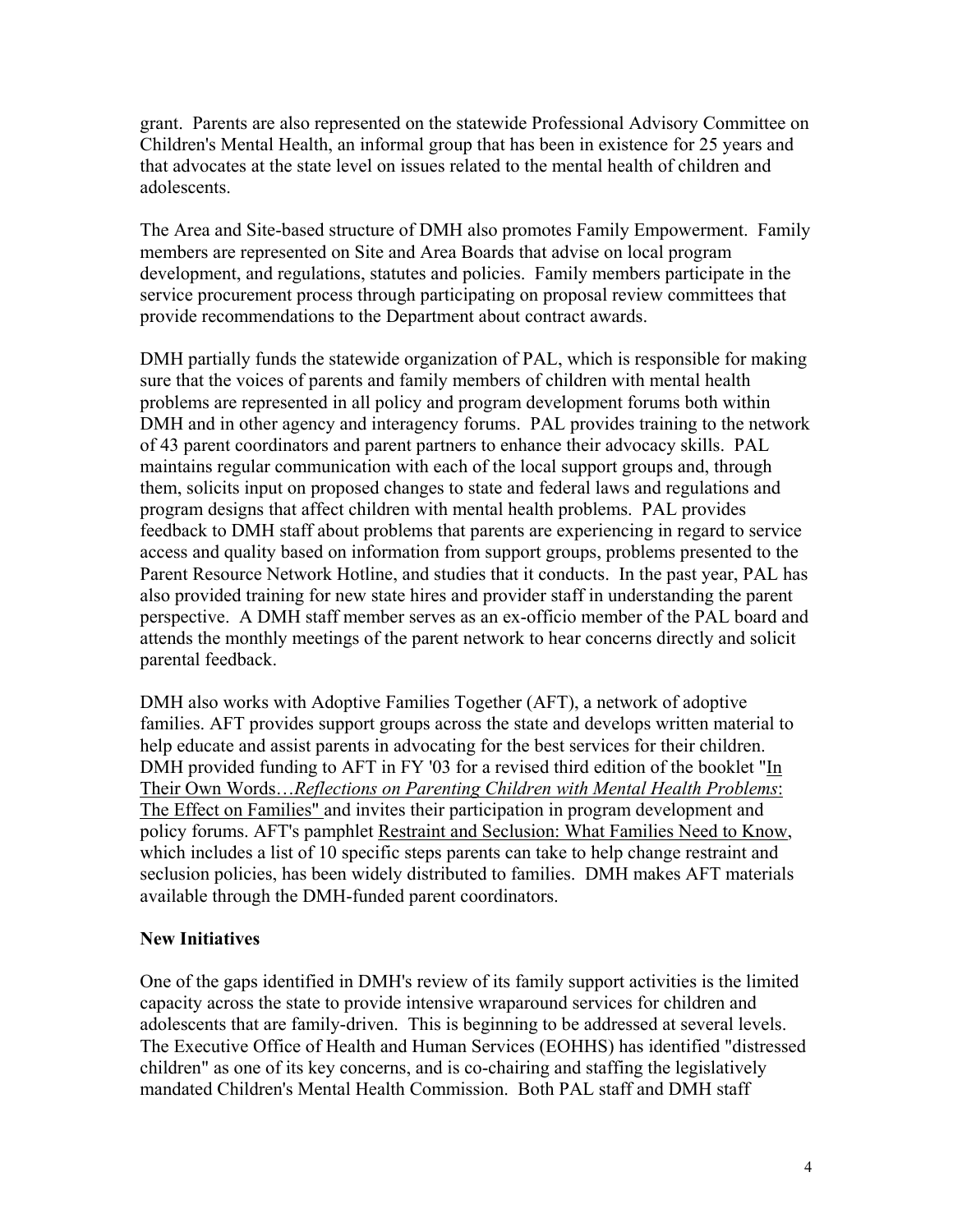participate on the Commission and on its subcommittees, including ones describing critical elements of care for any system serving distressed children.

DMH will continue to advocate for having parents participate in service system design across all child-serving agencies to assure creation of a system that is responsive to needs as identified by families. One of the lenses through which DMH will evaluate proposed service system changes will be the degree to which such changes make the child/adolescent system more family-driven and family-centered. DMH also remains sensitive to the responsibilities borne by families of adult clients, and during the upcoming year will be exploring ways to provide them with more support.

# **II Family Leadership**

## **Current Initiatives**

NAMI's "Family to Family" curriculum and "Visions for Tomorrow" taught by PAL and NAMI utilize a train-the-trainer model to help families learn essential skills and information relevant to caring for a family member with mental illness and become knowledgeable about available interventions and resources. Trainers then run groups in their local areas and thus continue to build an informed family base. DMH parents continue to participate in trainings offered through Families Organizing for Change that focus on advocacy strategies. PAL provides monthly trainings for the parent network that build skills in specific areas, such as effective advocacy with schools and insurers. Family support funds are used to pay for expenses associated with attending conferences and trainings, and parents from across the state attend and often present at the national conference of the Federation of Families for Children's Mental Health and at the national Children's Mental Health Research Conference.

The Director of the statewide PAL organization has co-chaired the Family Advisory Committee of the Massachusetts Behavioral Health Partnership since its creation, and participates on the statewide Steering Committee for the Coordinated Family Focused Care (CFFC)**,** a MassHealth initiative. CFFC is an interagency service delivery model being piloted in five sites that incorporates family supports and promotes an ongoing partnership of families and professionals in service planning. It was officially launched in May, 2003 and began accepting clients in the summer of 2003

Parents serve on each of the six local CFFC steering committees, which offer additional venues in which parents can exercise leadership. PAL, the Federation for Children with Special Needs and Adoptive Families Together were in the design of initial trainings for CFFC staff and have served as trainers. DMH supports the practice of parents serving as trainers for other parents. Parents also serve on the Department of Education's Statewide Advisory Committee for Special Education.

## **New Initiatives**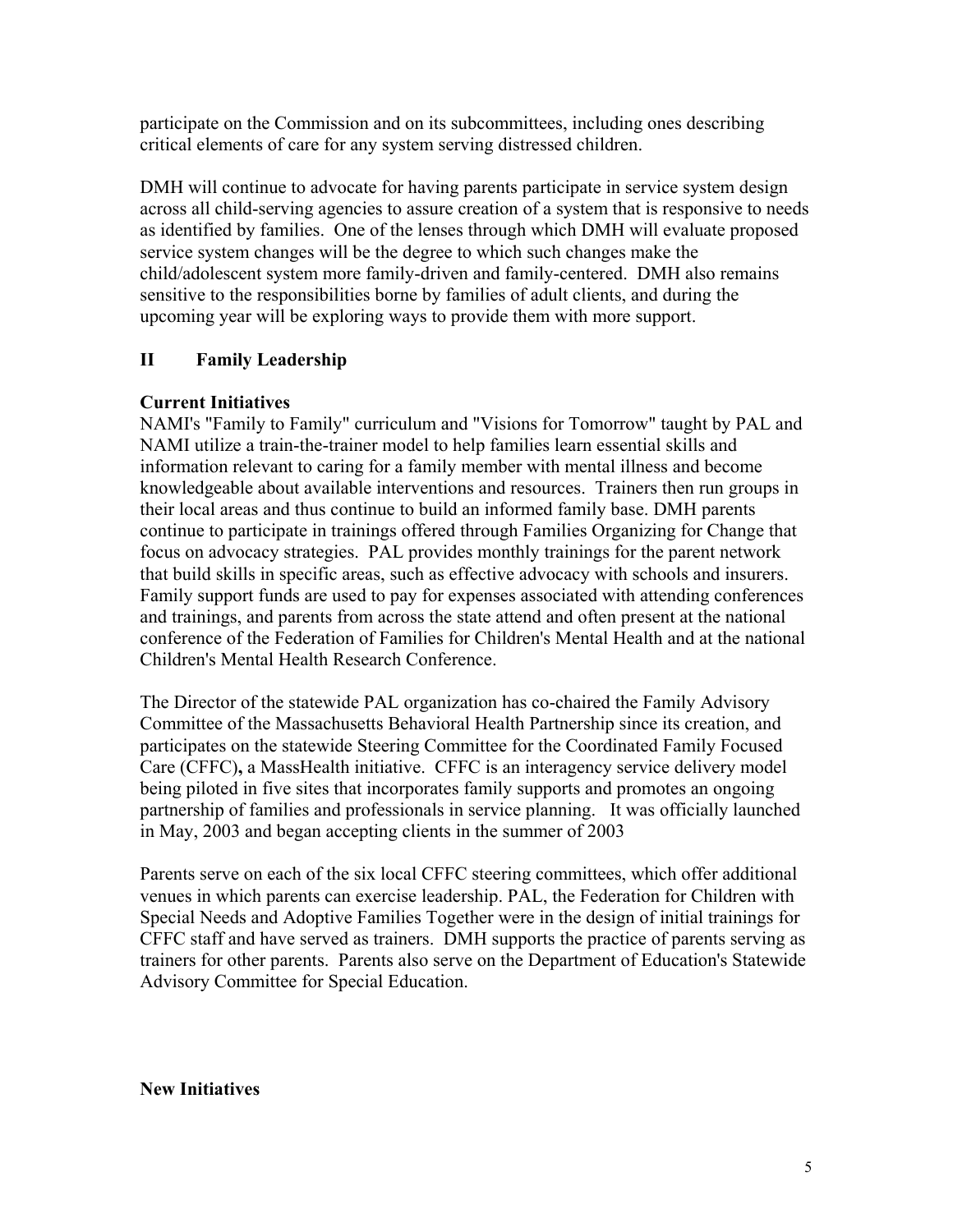PAL and DMH serve on the Steering Committee of the Consortium for Children with Special Health Care Needs which is bringing together parents, government agencies, and health and mental health providers to develop more responsive and integrated systems of care for families. A PAL parent coordinator chairs the Family Participation subcommittee that is disseminating information on effective strategies for assuring participation of parents in the development of systems of care. The Consortium offers a venue for outreach into the private sector, as each of the major health plans participates as do several private practitioners.

PAL also participates in an endeavor initiated by the Department of Public Health to bring together leaders of parent organizations to promote sharing of best practices and share successes in addressing challenging issues as leadership development and cultural competence.

# **III Family Support Resources and Funding**

# **Current Initiatives**

In FY'04, DMH spent \$4,186,395 for case management services for children and adolescents, not including the costs of supervision. As noted above, parents are the legal guardians, and the ones responsible for their child's care, and thus most case management activities are designed to support families in their role. Case managers work with parents to develop a child's Individual Service Plan, check in with the family regularly, and are available to families to help resolve situations as they arise.

DMH spent \$18,462,390 for case management for adults. Approximately 25% of adult clients live with their families, and, for those who receive case management, a significant portion of case management activity is directed to supporting the family in maintaining the client at home. Approximately \$2,340,000 of the adult case management budget should be considered as family support.

DMH spent \$13,749,150 for individual and family flexible support, direct services for families of children and adolescents who have been determined eligible for DMH continuing care services, or who require immediate intervention. The contract reporting mechanism does not distinguish how much is spent on direct services for the individual, as opposed to support to the family, to enable the child or adolescent to remain at home, but contract managers estimate that at least half of this money is spent on family support. Most respite care for families is funded through these flexible support contracts. However, DMH also had \$1,362,640 in contracts that are exclusively for respite care for children and adolescents, most of which is aimed at providing relief to families.

DMH funds some family support activities that are not restricted to individuals who have been determined eligible for DMH services. In FY'04, DMH contracted with NAMI for \$271,238 and with PAL for \$175,000. For families of children and adolescents, there are area-based contracts totaling \$1,450,000 that cover family support services provided by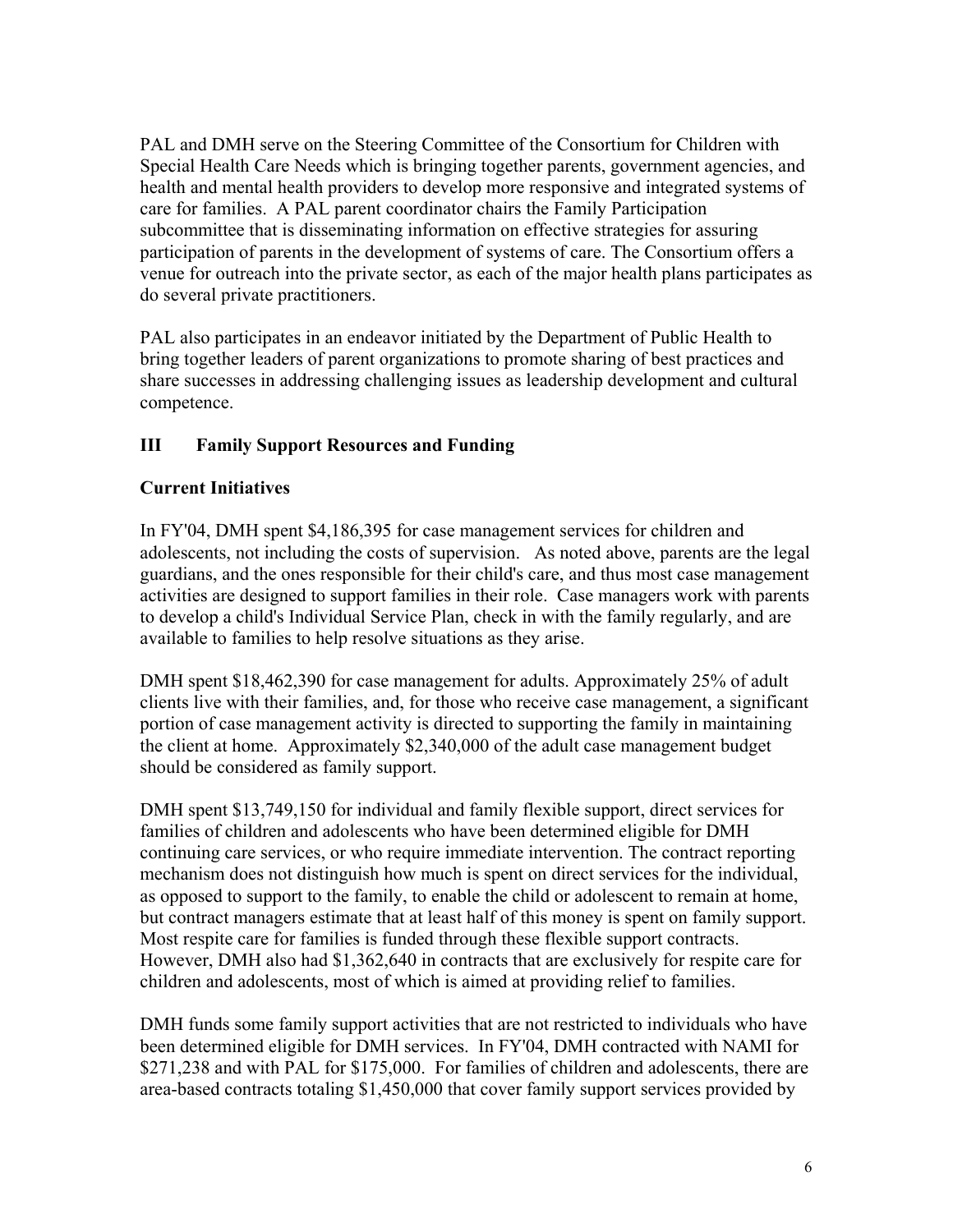39 locally based parent coordinators and parent partners working in the DSS-DMH Collaborative Assessment Program. Parent education, parent support groups, training and leadership development, and parent mentoring activities are some of the activities offered with these funds. By enabling parents to develop their knowledge and get emotional and practical support from other parents, these activities enable many families to support their child's growth without the necessity of formal state agency involvement.

Also, DMH contributed \$53,750 to the Clubhouse Family Legal Support Project (CFLSP), which was established in 2000. The project attorney, working with the Mental Health Legal Advisors Committee legal team and several clubhouses, provides legal representation to low income parents with mental illness who are at risk of losing custody and/or contact with their children. The project is proving effective in helping some parents regain or retain custody, and helping others gain visitation rights.

As noted above, DMH provides flexible funding to families of children and adolescents through individual and family flexible support and/or intensive wraparound contracts with mental health providers. If the DMH Individual Service Plan that is developed collaboratively by the case manager and the parent or guardian calls for family support, the family is referred to the flexible support/wraparound provider. The provider then draws up an initial program specific treatment plan with the family, indicating the family support services to be provided either by the agency's staff or by services purchased on behalf of the family, or through vouchers given to the family. The provider is responsible for assuring that expenditures support the treatment goals for the child or adolescent. Supports are changed to address new needs or circumstances with the agreement of the family and the provider. The flexible support provider or the case manager authorizes respite care services.

## **New initiatives**

This past year, DMH has focused on continued interagency planning for broad EOHHS initiatives, rather than implementation of new agency-specific family support initiatives. EOHHS has committed to creating a more community-based system of care for children and adolescents, and to providing families with the supports they need to maintain their children at home, whenever home placement is suitable. Placing families at the center, and creating a flexible continuum of care, with flexible funding, are core values embraced by that are being infused into the planning process.

## **IV Accessing Services and Supports**

The mission of the Department of Mental Health is to serve adults with serious mental illness and children and adolescents with serious emotional disturbance who have continuing care needs that cannot be addressed by acute care services. DMH's budget is predicated on the assumptions that the acute care sector will fulfill its role, that insurers included under the state's parity legislation will fund the mental health services identified in the legislation, and that generic community agencies and organizations, given some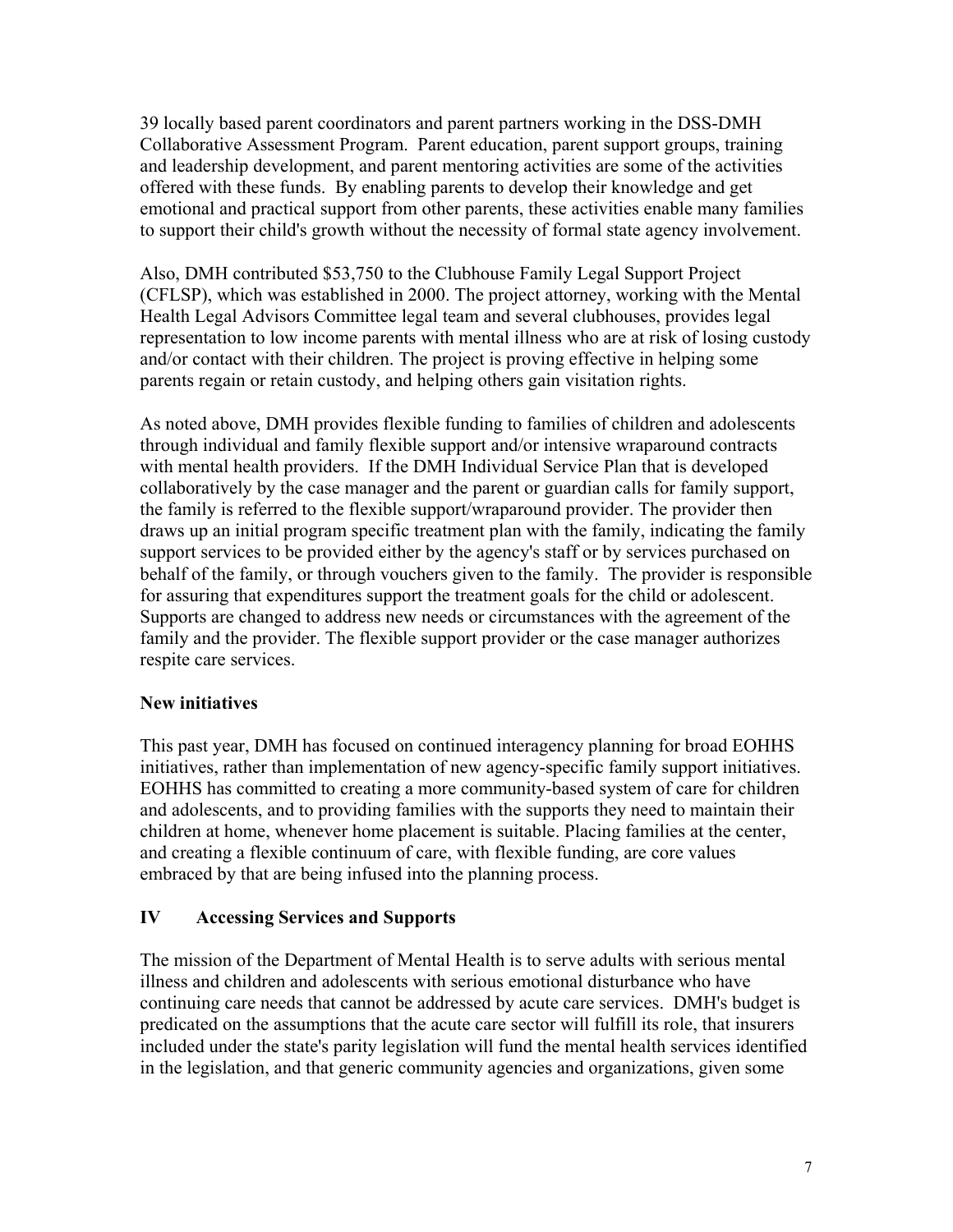assistance, can and will serve and include most children and adults, including those with mental health problems.

One approach DMH has taken to assuring access to services is to create savvy consumers and families who can access high quality acute care services, and necessary funding. It should be noted that for adults, unless the parent is the legal guardian, DMH cannot contact the family without the client's permission. Thus, outreach work targets both families and adult consumers themselves. DMH funds entitlement specialists to work with consumers and families around access to the full array of entitlements and supports for individuals with mental health problems, including Medicaid, private health insurance coverage, SSI and SSDI, housing and legal aid. DMH also provides training on entitlements for its case managers so that they can assist families with these matters. Both PAL and NAMI provide information to families regarding access to DMH services, and other means of securing mental health services. Since most children and adolescents with serious emotional disturbances also have special education needs, PAL is a resource for parents around special education services for children with mental health problems

DMH does extensive outreach and training with community agencies and organizations to make them aware of DMH services available to the community at large, such as education and family support activities sponsored by NAMI and PAL, as well as to inform them about the services available to individuals who meet DMH eligibility criteria. The Consumer toll-free help-line at DMH fields calls from families as well as from clients, and in FY'04 handled 257 calls from family members. For children and adolescents, DMH works collaboratively with Adoptive Families Together, Parents for Residential Reform, the Federation for Children with Special Needs, the Consortium for Children with Special Health Care Needs, and Families Organizing for Change (an organization focused on individuals with developmental disabilities and mental retardation) to assure that they know what services DMH can offer. DMH provides training to acute care psychiatric units, and to other state agencies such as DSS to keep them abreast of the service we can offer as well as our eligibility requirements.

NAMI has a statewide information and referral line that services thousands of callers a year. Through these calls and other requests, NAMI-MASS mails and distributes approximately 10,000 informational packets a year, covering issues ranging from the basics of mental illness to issues surrounding guardianship.

 In FY '03, DMH provided start-up funding to PAL to create a Parent Resource Network Line (PRN Line), a toll-free number for parents of children and adolescents, staffed by trained parents. The staff provide callers with support, information, and referrals related to youth mental health and guidance in navigating the education, insurance and service systems. Ongoing support for this initiative is coming from the major HMOs in the state. The line began operation in mid-May 2003, and in FY'04 fielded 661 calls from family members. As the Department of Public Health has initiated its own toll-free information line, DMH, and PRN staff will be meeting over the summer to develop a strategy to assure that callers to the DPH line who have mental health related questions get their needs addressed.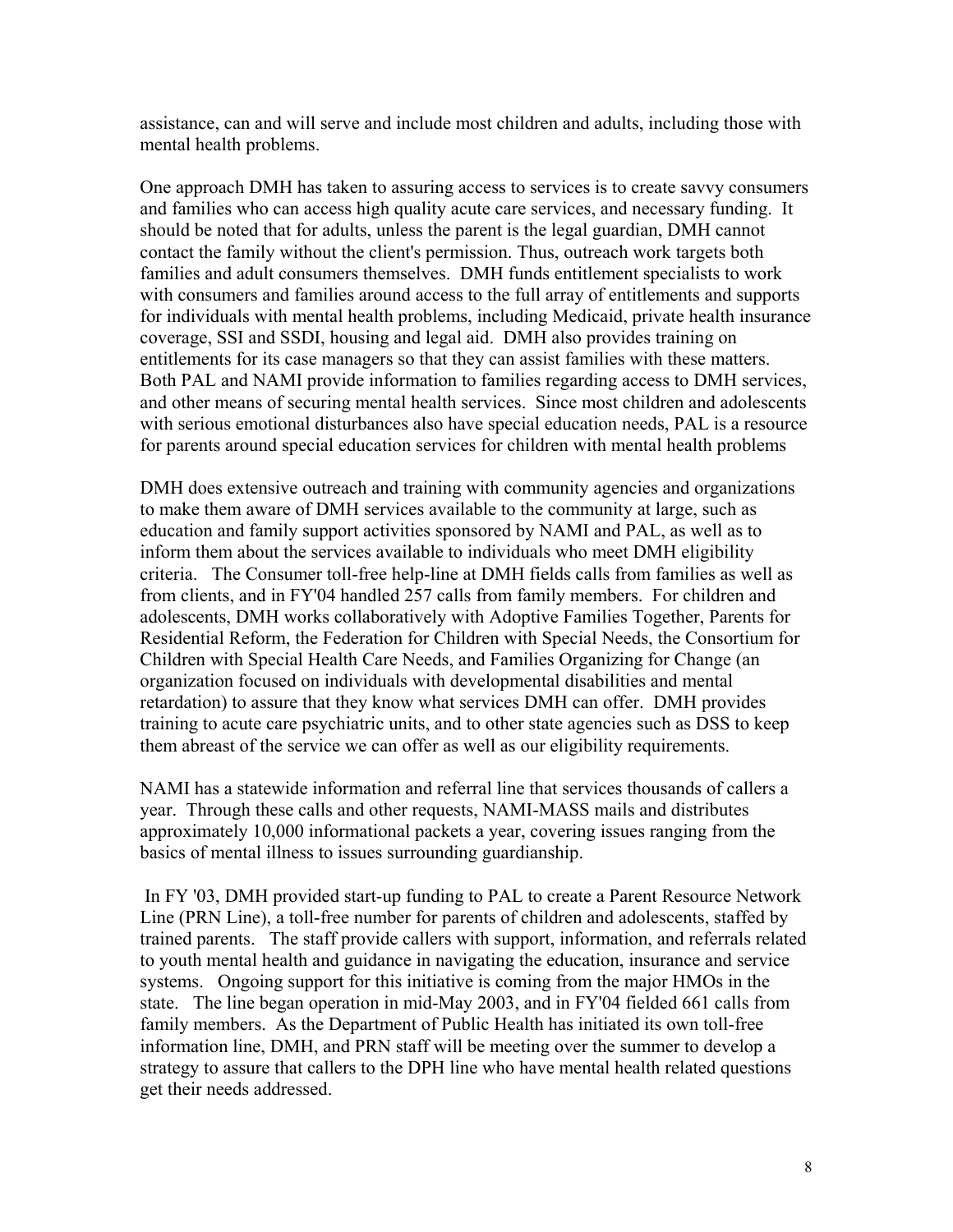General community information campaigns are conducted by the Massachusetts Association for Mental Health (MAMH) as part of its campaign to combat stigma about mental illness. Media are particularly involved during the month of October to promote the national depression screening day, and also during May, which has been designated nationally as Mental Health month. The first week in May is Children's Mental Health Week. The DMH areas and parent coordinators distribute materials to libraries, schools and pediatricians' offices that explain mental illness and that direct families to resources. For the past 6 years, PAL has created a poster for Children's Mental Health Week with the names and telephone numbers of the local coordinators.

### **New Initiatives**

DMH's earlier assessment of family supports indicated the dismay of many parents because services are not available until a child's functioning is significantly impaired. EOHHS is committed to prevention and early treatment and DMH is part of an EOHHS initiative to figure out approaches and funding mechanisms to address this concern, including the use of Medicaid dollars. The American Academy of Pediatrics also has a broad-based work group involving DMH and others that is looking at instituting routine screening children for mental health problems as part of pediatric practice. DMH participates on interagency workgroup on School Readiness that is also looking at screening, outreach, and information dissemination to promote access to early treatment.

DMH and the Department of Social Services are collaborating to assure that parents with mental illness involved with the child welfare system receive the services they need. In January 2002, DMH changed its adult eligibility guidelines to require that adult applicants be asked if they are involved with DSS, and if so, if they want short-term DMH services while their application is being considered. If the answer is yes, DMH will then provide immediate family supports to assure that the children in the home are maintained safely.

Another activity addresses the many parents involved with DSS who have mental health problems that require attention, but who would probably not qualify for DMH services. Key DMH and DSS Area and Regional Staff have met, reviewed a proposed training outline, and committed themselves to develop interagency forums in each Area that will provide training and develop protocols for consultation and collaborative work. Items such as recognizing signs of mental illness and its impact on the individual and family and developing family service plans and safety plans that accommodate the needs of a mentally ill caretaker will be addressed.

DMH continues to participate on the Steering Committee for Parents with Mental Illness and their families created through the UMASS Medical School. The committee includes representatives from DMH, PAL, UMass Medical School, Employment Options, the Cole Resource Center, and Mental Health Legal Advisors Committee. DMH makes a significant contribution to the research and intervention projects developed by the Parents' Project team at the UMass Medical Center School's Center for Mental Health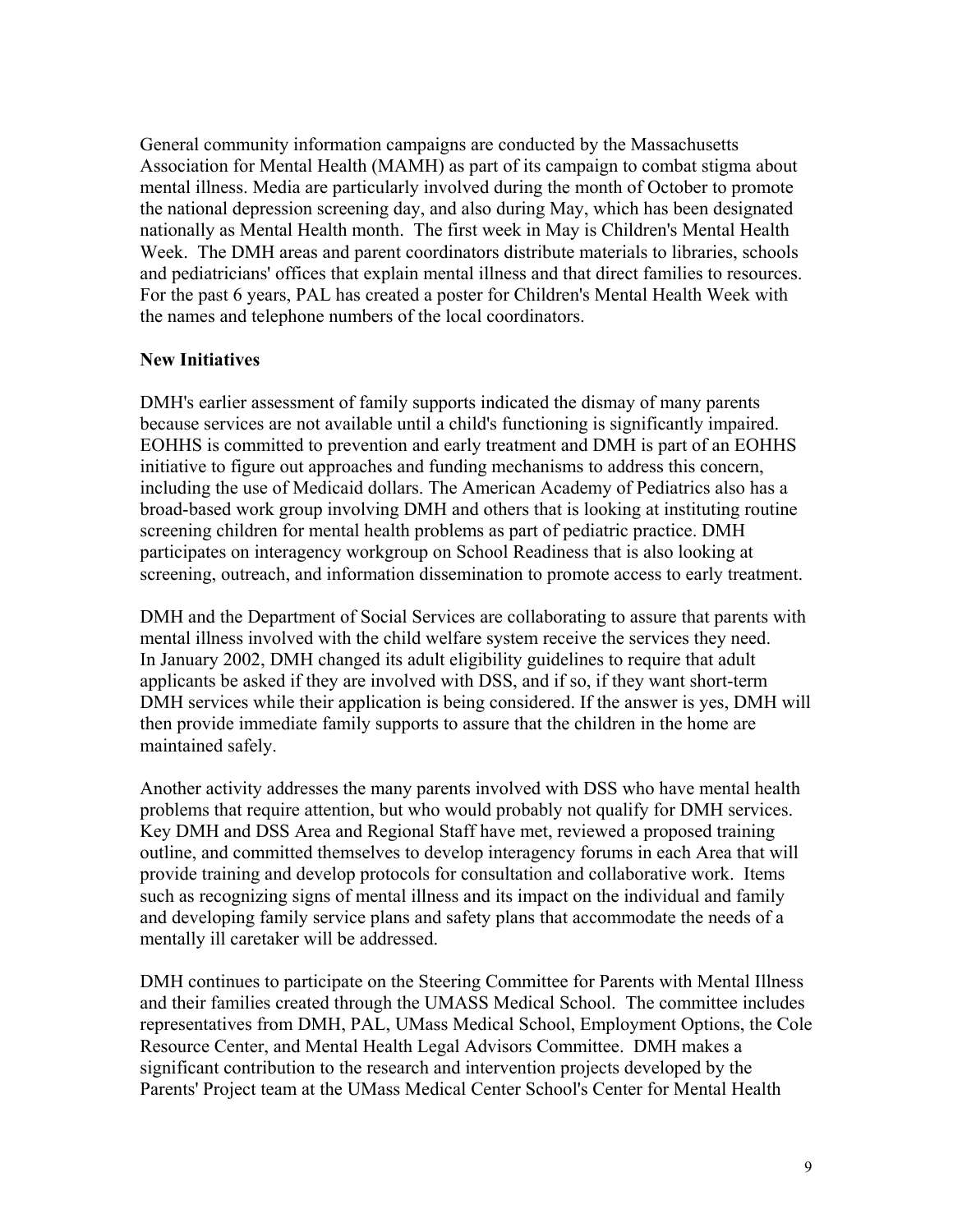Research. DMH administrators, staff, and clients are key stakeholders in identifying the team's agenda, implementing projects, and disseminating findings to the field, consumers and family members. "Parenting Well When You Are Depressed" was written collaboratively by UMass Medical School, researchers/providers, community stakeholders, consumers and family members. Employment Options, a DMH funded clubhouse, sponsors a unique family support program which specifically focuses on the needs of parents with mental illness and their families. There are parent support groups at Employment Options and Atlantic House clubhouses.

The Cole Resource Center, a consumer run organization, is acting as the agent for the committee and submitting a grant proposal for a conference on providing support to parents with mental illness. Employment Options is also finishing a consensus-building grant, focused on the Metro-West region, which is seeking to build community consensus about the types of wraparound or flexible support services that are needed and strategies for service delivery.

# **V Culturally Competent Outreach and Support**

All services are made accessible to individuals and families as needed. If English proficiency is limited, then interpreter services are made available. Likewise, interpreters are made available for the deaf and hard of hearing. DMH attempts to insure that all written materials are available in the client's preferred language. Translations are done on an as needed basis for individuals, for client-specific matters. The DMH Office of Multi-Cultural Affairs reviews DMH-prepared documents to assure that they are culturally appropriate for all populations.

In FY'04, DMH participated in several activities to provide culturally competent outreach and support. Notable among these was the Latino Mental Health Project in the Central Mass. Area. Through this project, 160 face-to-face surveys on the mental health needs of Latinos in the Worcester area were conducted, and a unique, dynamic and thriving public/private collaborative of health, mental health and social services partners was created. Other collaborations included participation in a Health Services Task Force coordinated by the Massachusetts Office for Refugees and Immigrants to look at possible ways of improving access to health and mental health for newcomers. NAMI and PAL are also engaged in many collaborations with the Latino and Black communities. For example, two years ago NAMI used Boston Foundation funding to start NAMI-Nubian, an affiliate open to all yet founded and run by African Americans in Boston.

The DMH Office of Multi-Cultural Affairs participates in community dialogues, and provides trainings and presentations as part of its regular activities. The Office was involved in the following activities in the past year that direct relate to outreach and support to families in Massachusetts.

- New Young Americans: Charting a Course for Immigrant Youth in a Changing Commonwealth, a conference at Suffolk University Law School
- Cultural and Developmental Awareness for child/adolescents parent support workers and staff of there Parent/Professional Advocacy League, a statewide training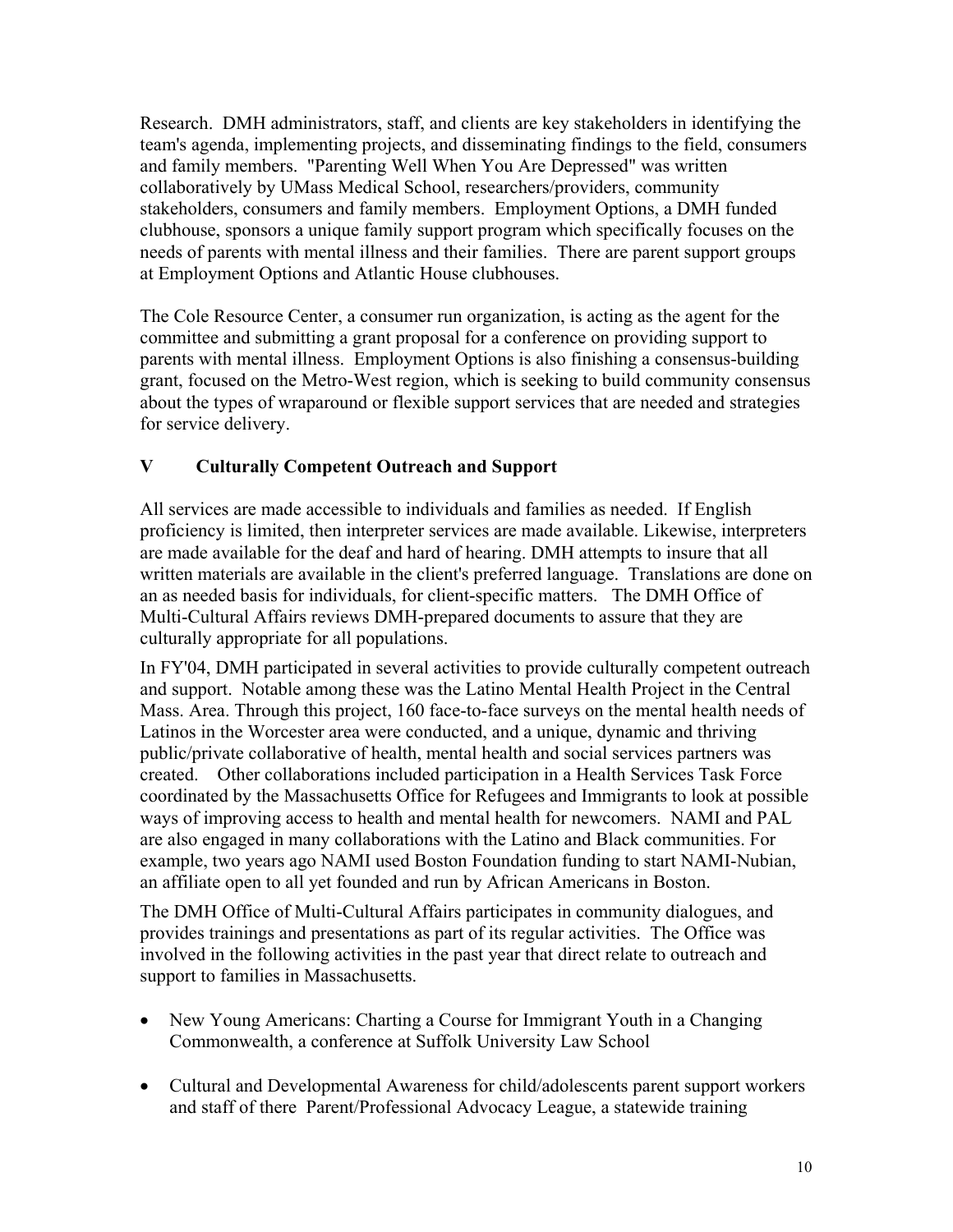- Integrating Culture into Practices, a training for the National Alliance for the Mentally Ill-Massachusetts and Parent Professional Advocacy League
- Adolescents Development & Parenting Strategies, a training for the Massachusetts Asian American Educators Association.
- Working with Children, Adolescents and Families of Culturally Diverse Background, a presentation as part of the Certified Juvenile Court Clinician Seminar Series offered by University of Massachusetts Medical School
- Integrating Client's Culture into Homeless Outreach Strategies, a statewide training for Path Grant Homeless Outreach Workers
- Healthy Community for All, across the age spectrum, a community dialogue for Tri-City & Healthy Malden
- Integrating Culture into Clinical Practices, training for University of Massachusetts Medical School & Harvard Medical School Psychology Internship programs.

Within DMH itself, a series of diversity trainings took place within the Southeast Area of the department. In addition, the department conducted a unique training for interpreters on disaster mental health. As part of the training, many interpreters signed up to be included on a call-up roster should their services become necessary.

Community outreach continued through the participation of staff on the boards of several community based organizations, the Governor's Advisory Committee on Refugees and Immigrants, the Working Group Committee of the Emergency Room Interpreter Law, and local and national healthcare interpreter organizations.

# **New Initiatives**

The Latino Mental Health Project referenced above proved to be so successful that a second year implementation proposal was submitted to the Blue Cross Blue Shield Foundation and resulted in a \$50,000 grant. The grant will allow for the hiring of a parttime Project Coordinator who will work with all the partner agencies in the collaborative as well as directly with consumers and family members in the Worcester area.

The DMH Cultural Competence Action Plan will undergo a revision as it comes to the end of its first three-year period. Ongoing activities related to cultural competence and diversity will continue. In addition, it is anticipated that DMH will produce consumer and family member-friendly documents that offer information and education on mental health and related issues. These documents will be available in translated versions as appropriate.

## **VI Interagency Collaboration**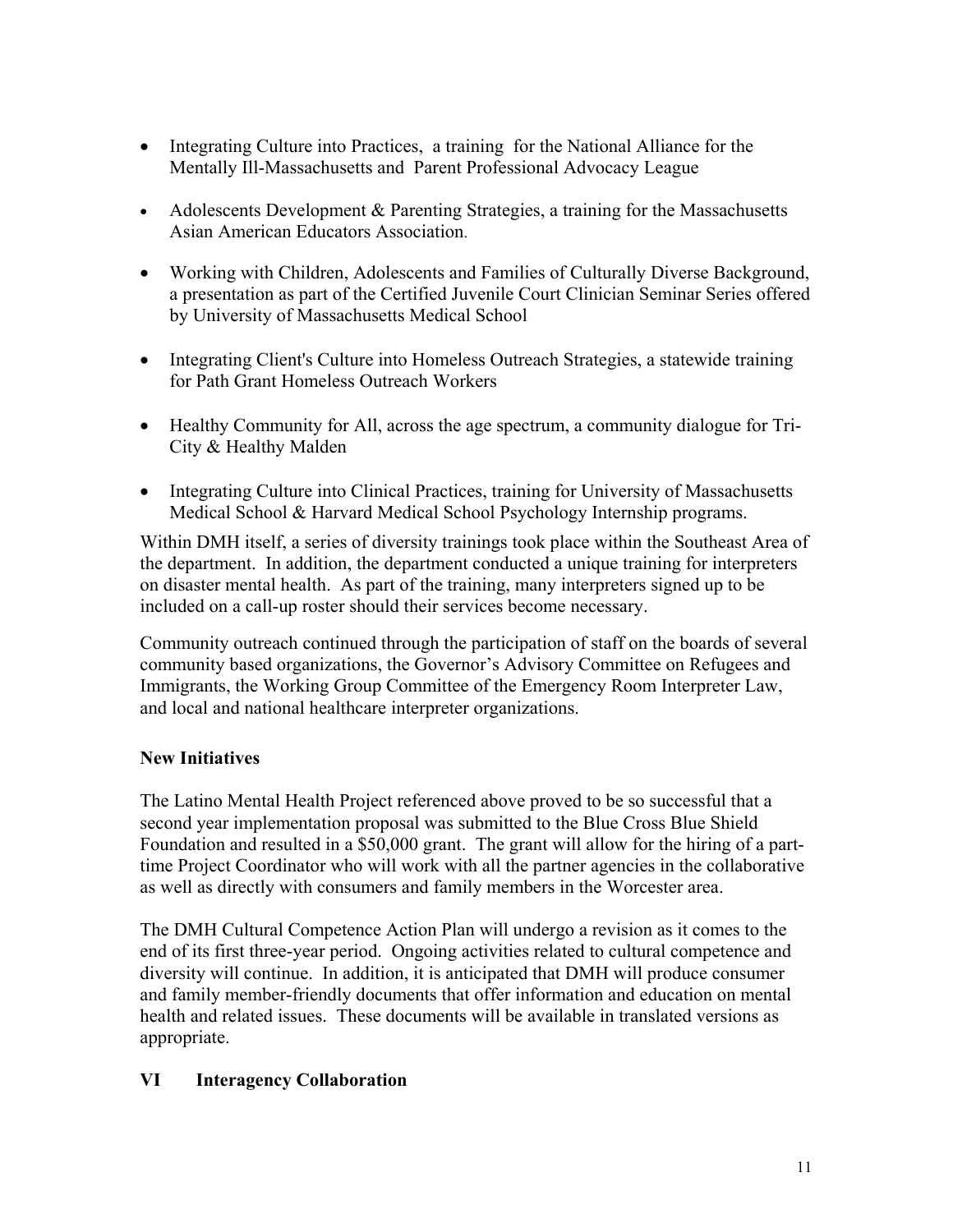DMH is engaged in numerous activities with EOHHS and the agencies under its aegis as EOHHS takes steps to create a seamless system of care that is easy for families to negotiate. DMH is participating in development of the virtual gateway to state services that will simplify the application process and alert families to the range of benefits for which they may be eligible. Also, DMH is the lead agency for an initiative to expand access to behavioral health services in DYS, DSS and DMR, to assure that appropriate services are available regardless of the agency through which a youth enters state services.

DMH will work with the Department of Mental Retardation and the other designated human service agencies named in the Chapter 171 legislation, to discuss and monitor progress on family support initiatives and to work collaboratively on improving and expanding family support services. In addition, we will work in cooperation with DMR and the other EOHHS agencies in support of a project held by Massachusetts Families Organizing for Change to facilitate education and awareness with individuals and families about Chapter 171, as well as support other activities related to the implementation of this legislation.

DMH will work in collaboration with the Department of Public Health and other EOHHS agencies to include individuals/families who have special health needs in regional emergency planning initiatives.

DMH has been actively involved with EOHHS, DMA and DPH in the administrative reconfiguration of state Medicaid services. Overall responsibility for the state Medicaid program now resides at EOHHS, with the DMH Commissioner assigned programmatic oversight of MassHealth behavioral health services. The reconfiguration of MassHealth aims to enhance service delivery through more effective use of the Medicaid dollar. Projects to improve access, quality and coordination of services for adults as well as children and adolescents include: re-procurement of the Medicaid MCO contracts; providing access to low cost prescription drugs, and developing integrated service delivery for individuals with substance abuse and mental health problems.

EOHHS identified distressed children as one of its top priorities and the legislatively mandated Children's Mental Health Commission, chaired by EOHHS Secretary Preston, created subcommittees to address problems that have direct bearing on family support. Parents are represented on the Commission. The discussion of new initiatives above often references EOHHS activities. The Commission's subcommittees include:

*Stuck and Homeless children -* This subcommittee is charged with coming up with short term recommendations and a long term plan to resolve the problem of children remaining in acute care inpatient psychiatric beds after they are clinically ready for discharge. The subcommittee is examining the specific services and supports needed to prevent/divert hospitalization in acute situations, and activities such as linkage of hospitals with community based providers that can promote timely discharges.

*Elements of Care*